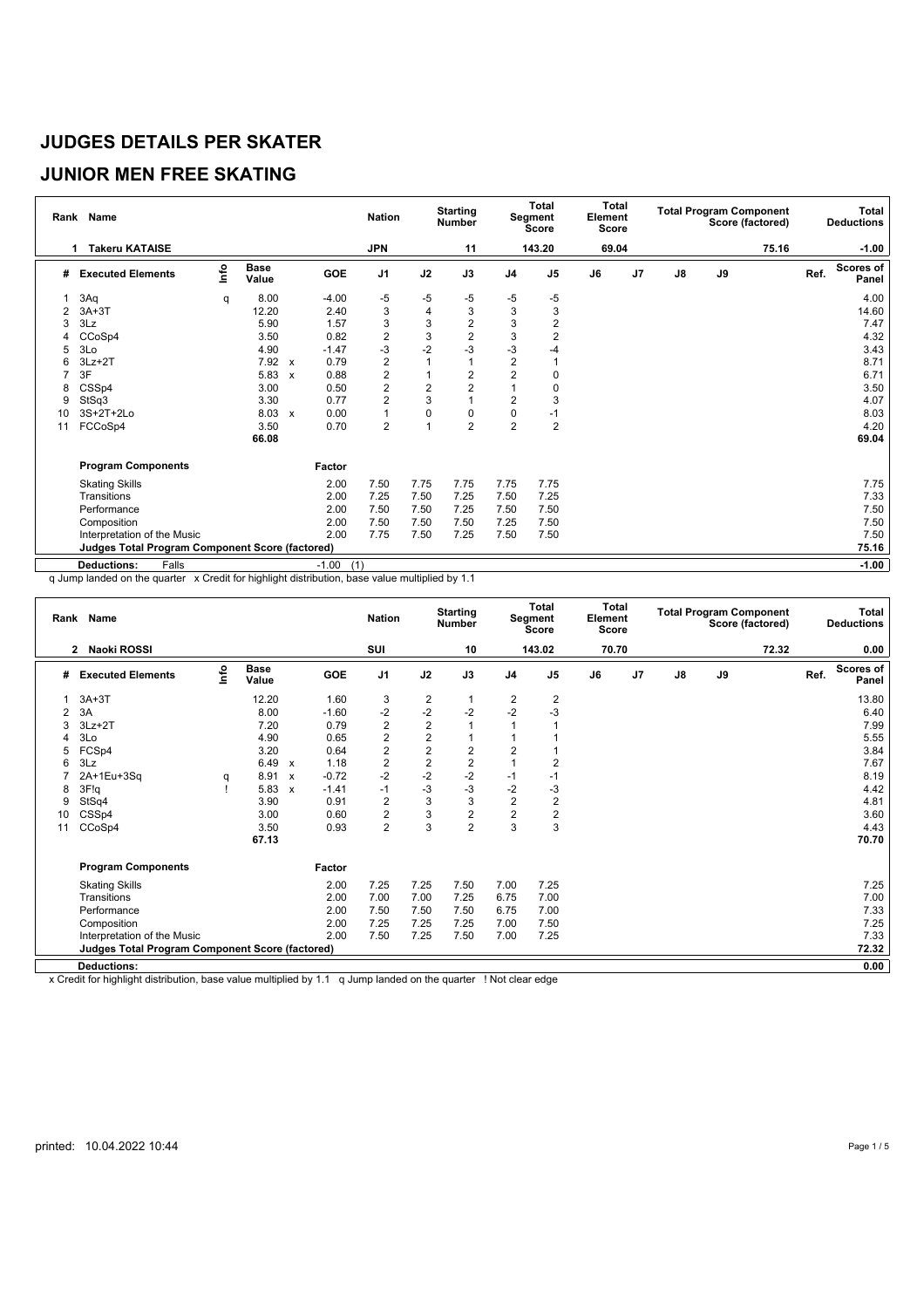#### **JUNIOR MEN FREE SKATING**

|    | Rank Name                                       |      |                      |                           |                | <b>Nation</b>  |                | <b>Starting</b><br>Number |                | Total<br>Segment<br><b>Score</b> | <b>Total</b><br>Element<br>Score |                |    |    | <b>Total Program Component</b><br>Score (factored) |      | Total<br><b>Deductions</b> |
|----|-------------------------------------------------|------|----------------------|---------------------------|----------------|----------------|----------------|---------------------------|----------------|----------------------------------|----------------------------------|----------------|----|----|----------------------------------------------------|------|----------------------------|
|    | Kai KOVAR<br>3                                  |      |                      |                           |                | <b>USA</b>     |                |                           |                | 120.99                           | 58.15                            |                |    |    | 63.84                                              |      | $-1.00$                    |
| #  | <b>Executed Elements</b>                        | Info | <b>Base</b><br>Value |                           | <b>GOE</b>     | J <sub>1</sub> | J2             | J3                        | J <sub>4</sub> | J <sub>5</sub>                   | J6                               | J <sub>7</sub> | J8 | J9 |                                                    | Ref. | <b>Scores of</b><br>Panel  |
|    | 1A                                              |      | 1.10                 |                           | $-0.11$        | $-1$           | $-1$           | -1                        | $-1$           | -3                               |                                  |                |    |    |                                                    |      | 0.99                       |
| 2  | $3A+2T$                                         |      | 9.30                 |                           | 0.27           | 0              | 0              | $\mathbf 0$               |                |                                  |                                  |                |    |    |                                                    |      | 9.57                       |
|    | 3F!                                             |      | 5.30                 |                           | $-0.35$        | $-1$           | 0              | $-1$                      | $-1$           |                                  |                                  |                |    |    |                                                    |      | 4.95                       |
|    | 3Lz                                             |      | 5.90                 |                           | $-2.95$        | -5             | -5             | $-5$                      | $-5$           | $-5$                             |                                  |                |    |    |                                                    |      | 2.95                       |
|    | FSSp3                                           |      | 2.60                 |                           | 0.26           | $\mathbf{1}$   | $\overline{2}$ |                           |                |                                  |                                  |                |    |    |                                                    |      | 2.86                       |
| 6  | $3Lz + 3T$                                      |      | 11.11                | $\mathbf{x}$              | 0.59           | 1              |                |                           |                |                                  |                                  |                |    |    |                                                    |      | 11.70                      |
|    | 2A+1Eu+3S                                       |      | 8.91                 | $\boldsymbol{\mathsf{x}}$ | 0.43           | 1              |                |                           |                |                                  |                                  |                |    |    |                                                    |      | 9.34                       |
| 8  | 2A                                              |      | 3.63                 | $\boldsymbol{\mathsf{x}}$ | 0.33           | 0              |                |                           |                | 2                                |                                  |                |    |    |                                                    |      | 3.96                       |
| 9  | CCSp4                                           |      | 3.20                 |                           | 0.11           | 0              | 0              | -1                        |                |                                  |                                  |                |    |    |                                                    |      | 3.31                       |
| 10 | StSq4                                           |      | 3.90                 |                           | 0.65           | 0              | $\overline{2}$ |                           | $\overline{2}$ | 2                                |                                  |                |    |    |                                                    |      | 4.55                       |
| 11 | CCoSp4                                          |      | 3.50                 |                           | 0.47           | $\overline{2}$ | $\overline{1}$ |                           |                | $\overline{2}$                   |                                  |                |    |    |                                                    |      | 3.97                       |
|    |                                                 |      | 58.45                |                           |                |                |                |                           |                |                                  |                                  |                |    |    |                                                    |      | 58.15                      |
|    | <b>Program Components</b>                       |      |                      |                           | Factor         |                |                |                           |                |                                  |                                  |                |    |    |                                                    |      |                            |
|    | <b>Skating Skills</b>                           |      |                      |                           | 2.00           | 6.25           | 6.25           | 6.50                      | 6.50           | 6.75                             |                                  |                |    |    |                                                    |      | 6.42                       |
|    | Transitions                                     |      |                      |                           | 2.00           | 6.00           | 6.75           | 6.00                      | 6.00           | 6.75                             |                                  |                |    |    |                                                    |      | 6.25                       |
|    | Performance                                     |      |                      |                           | 2.00           | 6.25           | 6.50           | 6.00                      | 6.25           | 6.75                             |                                  |                |    |    |                                                    |      | 6.33                       |
|    | Composition                                     |      |                      |                           | 2.00           | 6.25           | 6.75           | 6.25                      | 6.25           | 7.00                             |                                  |                |    |    |                                                    |      | 6.42                       |
|    | Interpretation of the Music                     |      |                      |                           | 2.00           | 6.25           | 6.75           | 6.25                      | 6.50           | 7.00                             |                                  |                |    |    |                                                    |      | 6.50                       |
|    | Judges Total Program Component Score (factored) |      |                      |                           |                |                |                |                           |                |                                  |                                  |                |    |    |                                                    |      | 63.84                      |
|    | Falls<br><b>Deductions:</b>                     |      |                      |                           | $-1.00$<br>(1) |                |                |                           |                |                                  |                                  |                |    |    |                                                    |      | $-1.00$                    |

! Not clear edge x Credit for highlight distribution, base value multiplied by 1.1

|    | Rank Name                                       |                           |                      |                           |         | <b>Nation</b>           |                | <b>Starting</b><br><b>Number</b> |                | Total<br>Segment<br><b>Score</b> | <b>Total</b><br>Element<br><b>Score</b> |                |               |    | <b>Total Program Component</b><br>Score (factored) |      | Total<br><b>Deductions</b> |
|----|-------------------------------------------------|---------------------------|----------------------|---------------------------|---------|-------------------------|----------------|----------------------------------|----------------|----------------------------------|-----------------------------------------|----------------|---------------|----|----------------------------------------------------|------|----------------------------|
|    | Nozomu YOSHIOKA<br>4                            |                           |                      |                           |         | <b>JPN</b>              |                | 9                                |                | 119.54                           | 57.04                                   |                |               |    | 62.50                                              |      | 0.00                       |
| #  | <b>Executed Elements</b>                        | $\mathsf{Int} \mathsf{o}$ | <b>Base</b><br>Value |                           | GOE     | J <sub>1</sub>          | J2             | J3                               | J <sub>4</sub> | J <sub>5</sub>                   | J6                                      | J <sub>7</sub> | $\mathsf{J}8$ | J9 |                                                    | Ref. | <b>Scores of</b><br>Panel  |
|    | $4T+2T$                                         |                           | 10.80                |                           | 0.63    | 0                       | 0              | 1                                | 2              |                                  |                                         |                |               |    |                                                    |      | 11.43                      |
|    | 2T                                              |                           | 1.30                 |                           | 0.09    | 1                       | 1              | 0                                | $\mathbf 0$    |                                  |                                         |                |               |    |                                                    |      | 1.39                       |
| 3  | 3A                                              |                           | 8.00                 |                           | 1.60    | $\boldsymbol{2}$        | $\overline{2}$ | $\overline{2}$                   |                | 2                                |                                         |                |               |    |                                                    |      | 9.60                       |
| 4  | 3F                                              |                           | 5.30                 |                           | 0.53    | $\overline{\mathbf{c}}$ | $\overline{2}$ |                                  | $\Omega$       | $\Omega$                         |                                         |                |               |    |                                                    |      | 5.83                       |
| 5  | FSSp4                                           |                           | 3.00                 |                           | 0.30    | $\overline{c}$          | 1              |                                  |                | 0                                |                                         |                |               |    |                                                    |      | 3.30                       |
| 6  | CCSp4                                           |                           | 3.20                 |                           | $-0.11$ | 1                       | $\pmb{0}$      | $-2$                             | $-1$           | 0                                |                                         |                |               |    |                                                    |      | 3.09                       |
|    | 3A+SEQ+2S*                                      | $\star$                   | 7.04                 | $\mathbf{x}$              | $-2.93$ | -3                      | -3             | $-4$                             | $-4$           | -4                               |                                         |                |               |    |                                                    |      | 4.11                       |
| 8  | 3Lz                                             |                           | 6.49                 | $\boldsymbol{\mathsf{x}}$ | 1.38    | $\overline{2}$          | 3              | $\overline{1}$                   | $\overline{2}$ | 3                                |                                         |                |               |    |                                                    |      | 7.87                       |
| 9  | $2A+1T$                                         |                           | 4.07                 | $\boldsymbol{\mathsf{x}}$ | 0.22    | $\mathbf{1}$            | $\overline{2}$ | 0                                | $\mathbf 0$    |                                  |                                         |                |               |    |                                                    |      | 4.29                       |
| 10 | StSq2                                           |                           | 2.60                 |                           | 0.26    | 1                       | $\overline{2}$ | $\overline{1}$                   |                |                                  |                                         |                |               |    |                                                    |      | 2.86                       |
| 11 | CCoSp4                                          |                           | 3.50                 |                           | $-0.23$ | 1                       | $\mathbf 0$    | $\mathbf 0$                      | $-2$           | $-2$                             |                                         |                |               |    |                                                    |      | 3.27                       |
|    |                                                 |                           | 55.30                |                           |         |                         |                |                                  |                |                                  |                                         |                |               |    |                                                    |      | 57.04                      |
|    | <b>Program Components</b>                       |                           |                      |                           | Factor  |                         |                |                                  |                |                                  |                                         |                |               |    |                                                    |      |                            |
|    | <b>Skating Skills</b>                           |                           |                      |                           | 2.00    | 6.50                    | 6.75           | 7.00                             | 7.00           | 6.75                             |                                         |                |               |    |                                                    |      | 6.83                       |
|    | Transitions                                     |                           |                      |                           | 2.00    | 5.75                    | 5.75           | 6.50                             | 5.75           | 5.00                             |                                         |                |               |    |                                                    |      | 5.75                       |
|    | Performance                                     |                           |                      |                           | 2.00    | 6.50                    | 6.50           | 6.25                             | 6.00           | 5.50                             |                                         |                |               |    |                                                    |      | 6.25                       |
|    | Composition                                     |                           |                      |                           | 2.00    | 6.50                    | 6.25           | 6.50                             | 6.50           | 5.75                             |                                         |                |               |    |                                                    |      | 6.42                       |
|    | Interpretation of the Music                     |                           |                      |                           | 2.00    | 6.00                    | 5.75           | 6.25                             | 6.25           | 4.75                             |                                         |                |               |    |                                                    |      | 6.00                       |
|    | Judges Total Program Component Score (factored) |                           |                      |                           |         |                         |                |                                  |                |                                  |                                         |                |               |    |                                                    |      | 62.50                      |
|    | <b>Deductions:</b>                              |                           |                      |                           |         |                         |                |                                  |                |                                  |                                         |                |               |    |                                                    |      | 0.00                       |
|    |                                                 |                           |                      |                           |         |                         |                |                                  |                |                                  |                                         |                |               |    |                                                    |      |                            |

x Credit for highlight distribution, base value multiplied by 1.1 \* Invalid element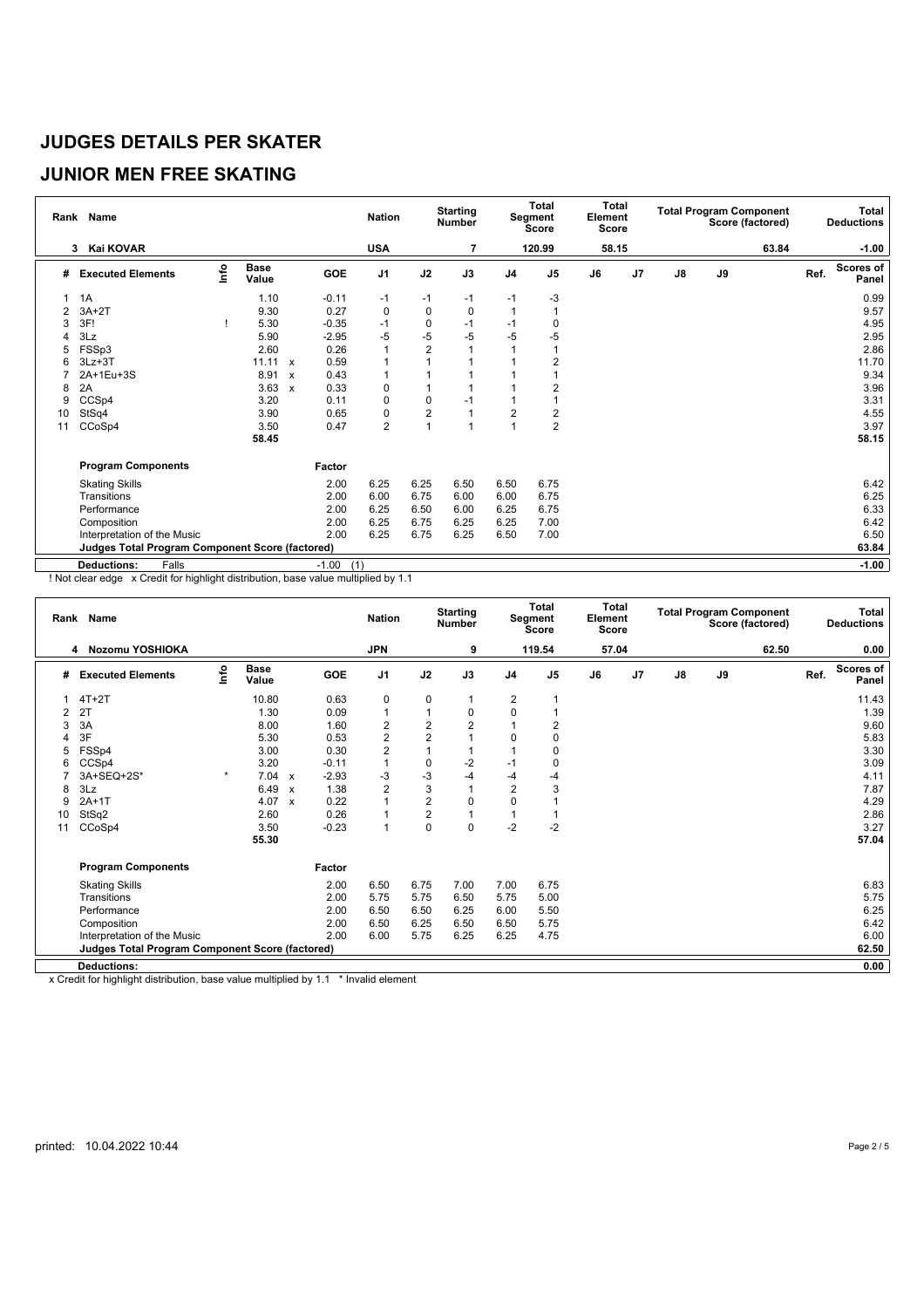#### **JUNIOR MEN FREE SKATING**

|    | Rank Name                                              |       |                      |                           |                | <b>Nation</b>           |                | <b>Starting</b><br><b>Number</b> |                | <b>Total</b><br>Segment<br><b>Score</b> | Total<br>Element<br><b>Score</b> |                |               |    | <b>Total Program Component</b><br>Score (factored) |      | Total<br><b>Deductions</b> |
|----|--------------------------------------------------------|-------|----------------------|---------------------------|----------------|-------------------------|----------------|----------------------------------|----------------|-----------------------------------------|----------------------------------|----------------|---------------|----|----------------------------------------------------|------|----------------------------|
|    | <b>Grayson LONG</b><br>5                               |       |                      |                           |                | CAN                     |                | 5                                |                | 108.32                                  | 48.66                            |                |               |    | 60.66                                              |      | $-1.00$                    |
| #  | <b>Executed Elements</b>                               | lnfo  | <b>Base</b><br>Value |                           | GOE            | J <sub>1</sub>          | J2             | J3                               | J <sub>4</sub> | J <sub>5</sub>                          | J6                               | J <sub>7</sub> | $\mathsf{J}8$ | J9 |                                                    | Ref. | <b>Scores of</b><br>Panel  |
|    | 3Lz                                                    |       | 5.90                 |                           | 0.59           | 1                       | 0              | 1                                |                |                                         |                                  |                |               |    |                                                    |      | 6.49                       |
|    | 3Fe                                                    | е     | 4.24                 |                           | $-0.85$        | $-1$                    | $-2$           | $-2$                             | $-2$           | $-3$                                    |                                  |                |               |    |                                                    |      | 3.39                       |
| 3  | 2A<                                                    | $\,<$ | 2.64                 |                           | $-1.32$        | $-5$                    | $-5$           | $-5$                             | -5             | $-5$                                    |                                  |                |               |    |                                                    |      | 1.32                       |
|    | FSSp4                                                  |       | 3.00                 |                           | 0.60           | $\overline{2}$          | $\overline{2}$ | $\overline{2}$                   | $\overline{2}$ | $\overline{2}$                          |                                  |                |               |    |                                                    |      | 3.60                       |
| 5  | $3S+3Tq$                                               | q     | 8.50                 |                           | $-1.00$        | $-3$                    | $-2$           | $-2$                             | $-2$           | -4                                      |                                  |                |               |    |                                                    |      | 7.50                       |
| 6  | 2A+2T+1Lo                                              |       | 5.61                 | $\mathsf{x}$              | $-1.21$        | $-3$                    | $-3$           | $-4$                             | $-4$           | $-5$                                    |                                  |                |               |    |                                                    |      | 4.40                       |
|    | $3T+2T$                                                |       | 6.05                 | $\boldsymbol{\mathsf{x}}$ | $-0.14$        | $-1$                    | $\mathbf 0$    | 0                                | $-1$           |                                         |                                  |                |               |    |                                                    |      | 5.91                       |
| 8  | FCCoSp4                                                |       | 3.50                 |                           | 0.35           | $\overline{\mathbf{c}}$ |                |                                  |                |                                         |                                  |                |               |    |                                                    |      | 3.85                       |
| 9  | StSq3                                                  |       | 3.30                 |                           | 0.44           | $\overline{c}$          |                |                                  | $\overline{2}$ |                                         |                                  |                |               |    |                                                    |      | 3.74                       |
| 10 | 3S                                                     |       | 4.73                 | $\mathbf{x}$              | 0.43           | $\overline{c}$          |                |                                  | $\overline{1}$ |                                         |                                  |                |               |    |                                                    |      | 5.16                       |
| 11 | CCoSp3                                                 |       | 3.00                 |                           | 0.30           | $\overline{2}$          |                |                                  | $\Omega$       |                                         |                                  |                |               |    |                                                    |      | 3.30                       |
|    |                                                        |       | 50.47                |                           |                |                         |                |                                  |                |                                         |                                  |                |               |    |                                                    |      | 48.66                      |
|    | <b>Program Components</b>                              |       |                      |                           | Factor         |                         |                |                                  |                |                                         |                                  |                |               |    |                                                    |      |                            |
|    | <b>Skating Skills</b>                                  |       |                      |                           | 2.00           | 5.75                    | 6.00           | 6.50                             | 6.25           | 6.50                                    |                                  |                |               |    |                                                    |      | 6.25                       |
|    | Transitions                                            |       |                      |                           | 2.00           | 5.25                    | 5.50           | 6.25                             | 6.00           | 6.00                                    |                                  |                |               |    |                                                    |      | 5.83                       |
|    | Performance                                            |       |                      |                           | 2.00           | 5.75                    | 5.50           | 6.00                             | 6.25           | 6.50                                    |                                  |                |               |    |                                                    |      | 6.00                       |
|    | Composition                                            |       |                      |                           | 2.00           | 5.75                    | 5.75           | 6.50                             | 6.50           | 6.50                                    |                                  |                |               |    |                                                    |      | 6.25                       |
|    | Interpretation of the Music                            |       |                      |                           | 2.00           | 5.75                    | 5.50           | 6.00                             | 6.25           | 6.50                                    |                                  |                |               |    |                                                    |      | 6.00                       |
|    | <b>Judges Total Program Component Score (factored)</b> |       |                      |                           |                |                         |                |                                  |                |                                         |                                  |                |               |    |                                                    |      | 60.66                      |
|    | Falls<br><b>Deductions:</b>                            |       |                      |                           | (1)<br>$-1.00$ |                         |                |                                  |                |                                         |                                  |                |               |    |                                                    |      | $-1.00$                    |

e Wrong edge < Under-rotated jump q Jump landed on the quarter x Credit for highlight distribution, base value multiplied by 1.1

| Rank | Name                                                   |      |                      |                           |         | <b>Nation</b>           |                | <b>Starting</b><br><b>Number</b> |                | Total<br>Segment<br><b>Score</b> | Total<br>Element<br><b>Score</b> |    |               | <b>Total Program Component</b> | Score (factored) |      | Total<br><b>Deductions</b> |
|------|--------------------------------------------------------|------|----------------------|---------------------------|---------|-------------------------|----------------|----------------------------------|----------------|----------------------------------|----------------------------------|----|---------------|--------------------------------|------------------|------|----------------------------|
|      | <b>Tommaso BARISON</b><br>6                            |      |                      |                           |         | <b>ITA</b>              |                | 3                                |                | 104.21                           | 46.73                            |    |               |                                | 57.48            |      | 0.00                       |
| #    | <b>Executed Elements</b>                               | lnfo | <b>Base</b><br>Value |                           | GOE     | J <sub>1</sub>          | J2             | J3                               | J <sub>4</sub> | J <sub>5</sub>                   | J6                               | J7 | $\mathsf{J}8$ | J9                             |                  | Ref. | <b>Scores of</b><br>Panel  |
|      | 3Lz                                                    |      | 5.90                 |                           | 0.79    | $\overline{\mathbf{c}}$ | 1              |                                  | 2              |                                  |                                  |    |               |                                |                  |      | 6.69                       |
| 2    | 3Lo                                                    |      | 4.90                 |                           | $-1.31$ | -3                      | $-3$           | $-1$                             | $-2$           | $-3$                             |                                  |    |               |                                |                  |      | 3.59                       |
| 3    | 2A+1Eu+3S                                              |      | 8.10                 |                           | 0.57    | $\mathbf 0$             | $\overline{1}$ |                                  | $\overline{2}$ | 2                                |                                  |    |               |                                |                  |      | 8.67                       |
| 4    | 3T                                                     |      | 4.20                 |                           | 0.28    | 0                       | $\pmb{0}$      | $\mathbf 0$                      | $\overline{c}$ | 2                                |                                  |    |               |                                |                  |      | 4.48                       |
| 5    | CCoSp4                                                 |      | 3.50                 |                           | 0.58    | 1                       | $\overline{2}$ |                                  | $\overline{2}$ | 2                                |                                  |    |               |                                |                  |      | 4.08                       |
| 6    | $3Lo+2T$                                               |      | 6.82                 | $\boldsymbol{\mathsf{x}}$ | 0.49    | $\mathbf{1}$            | $\mathbf 0$    |                                  | $\overline{2}$ |                                  |                                  |    |               |                                |                  |      | 7.31                       |
|      | 3S                                                     |      | 4.73                 | $\boldsymbol{\mathsf{x}}$ | $-0.43$ | $-1$                    | $-1$           | $-1$                             | $-1$           | $-2$                             |                                  |    |               |                                |                  |      | 4.30                       |
| 8    | 1A                                                     |      | 1.21                 | $\boldsymbol{\mathsf{x}}$ | $-0.51$ | $-5$                    | $-5$           | $-5$                             | -4             | $-4$                             |                                  |    |               |                                |                  |      | 0.70                       |
| 9    | StSq2                                                  |      | 2.60                 |                           | 0.00    | $\mathbf 0$             | $-1$           | $\mathbf 0$                      | $\mathbf 0$    | $\mathbf 0$                      |                                  |    |               |                                |                  |      | 2.60                       |
| 10   | SSp4                                                   |      | 2.50                 |                           | 0.25    | $\mathbf{1}$            | $\overline{1}$ | $\mathbf 0$                      | $\overline{1}$ |                                  |                                  |    |               |                                |                  |      | 2.75                       |
| 11   | FCCoSp2V                                               |      | 1.88                 |                           | $-0.32$ | $-1$                    | $-1$           | $-2$                             | $-2$           | $-2$                             |                                  |    |               |                                |                  |      | 1.56                       |
|      |                                                        |      | 46.34                |                           |         |                         |                |                                  |                |                                  |                                  |    |               |                                |                  |      | 46.73                      |
|      | <b>Program Components</b>                              |      |                      |                           | Factor  |                         |                |                                  |                |                                  |                                  |    |               |                                |                  |      |                            |
|      | <b>Skating Skills</b>                                  |      |                      |                           | 2.00    | 5.50                    | 5.50           | 6.25                             | 6.50           | 5.75                             |                                  |    |               |                                |                  |      | 5.83                       |
|      | Transitions                                            |      |                      |                           | 2.00    | 4.75                    | 5.25           | 6.00                             | 5.75           | 5.50                             |                                  |    |               |                                |                  |      | 5.50                       |
|      | Performance                                            |      |                      |                           | 2.00    | 5.25                    | 5.00           | 6.00                             | 6.00           | 6.00                             |                                  |    |               |                                |                  |      | 5.75                       |
|      | Composition                                            |      |                      |                           | 2.00    | 5.25                    | 5.25           | 6.25                             | 6.50           | 6.00                             |                                  |    |               |                                |                  |      | 5.83                       |
|      | Interpretation of the Music                            |      |                      |                           | 2.00    | 5.50                    | 5.00           | 6.00                             | 6.25           | 6.00                             |                                  |    |               |                                |                  |      | 5.83                       |
|      | <b>Judges Total Program Component Score (factored)</b> |      |                      |                           |         |                         |                |                                  |                |                                  |                                  |    |               |                                |                  |      | 57.48                      |
|      |                                                        |      |                      |                           |         |                         |                |                                  |                |                                  |                                  |    |               |                                |                  |      |                            |
|      | <b>Deductions:</b>                                     |      |                      |                           |         |                         |                |                                  |                |                                  |                                  |    |               |                                |                  |      | 0.00                       |

x Credit for highlight distribution, base value multiplied by 1.1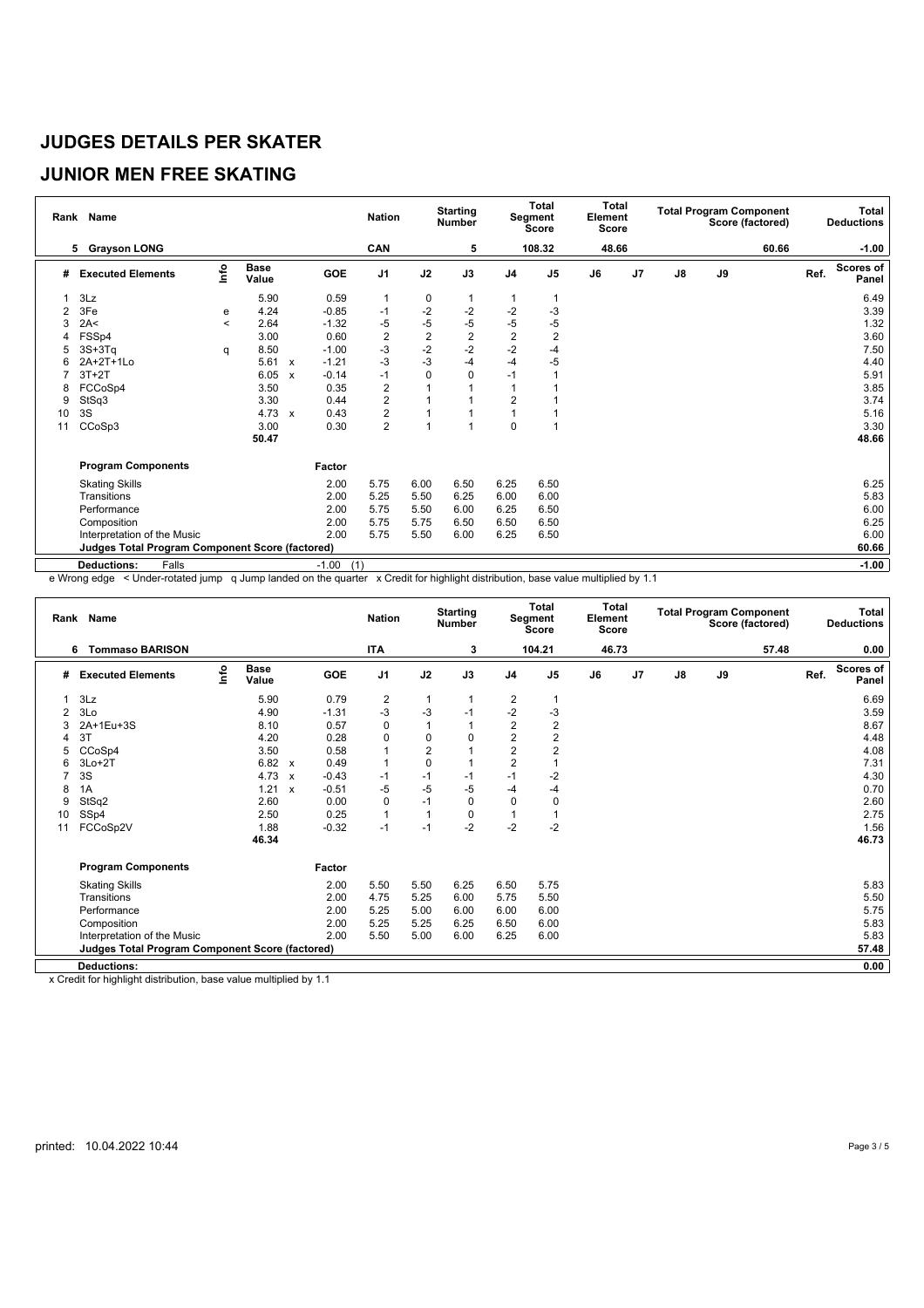#### **JUNIOR MEN FREE SKATING**

|    | Rank Name                                              |         |                      |                           |                | <b>Nation</b>  |              | <b>Starting</b><br><b>Number</b> |                | <b>Total</b><br>Segment<br><b>Score</b> | Total<br>Element<br>Score |                |               |    | <b>Total Program Component</b><br>Score (factored) |      | Total<br><b>Deductions</b> |
|----|--------------------------------------------------------|---------|----------------------|---------------------------|----------------|----------------|--------------|----------------------------------|----------------|-----------------------------------------|---------------------------|----------------|---------------|----|----------------------------------------------------|------|----------------------------|
|    | <b>David SHTEYNGART</b><br>7                           |         |                      |                           |                | CAN            |              | 8                                |                | 101.84                                  | 42.66                     |                |               |    | 60.18                                              |      | $-1.00$                    |
| #  | <b>Executed Elements</b>                               | lnfo    | <b>Base</b><br>Value |                           | GOE            | J <sub>1</sub> | J2           | J3                               | J <sub>4</sub> | J <sub>5</sub>                          | J6                        | J <sub>7</sub> | $\mathsf{J}8$ | J9 |                                                    | Ref. | <b>Scores of</b><br>Panel  |
|    | 3Lzq                                                   | q       | 5.90                 |                           | $-2.95$        | -5             | -5           | $-5$                             | -5             | $-5$                                    |                           |                |               |    |                                                    |      | 2.95                       |
| 2  | $3Lo+2T$                                               |         | 6.20                 |                           | 0.49           | $\mathbf{1}$   | $\mathbf 0$  |                                  | $\overline{1}$ |                                         |                           |                |               |    |                                                    |      | 6.69                       |
| 3  | 3F                                                     |         | 5.30                 |                           | $-0.71$        | $-1$           | $-1$         | $-1$                             | $-2$           | $-2$                                    |                           |                |               |    |                                                    |      | 4.59                       |
|    | FSSp4                                                  |         | 3.00                 |                           | 0.40           | $\overline{2}$ | $\mathbf{1}$ |                                  |                | $\overline{2}$                          |                           |                |               |    |                                                    |      | 3.40                       |
|    | 3Lz+REP                                                |         | 4.13                 |                           | $-0.98$        | $-1$           | $-1$         | $-2$                             | $-2$           | $-2$                                    |                           |                |               |    |                                                    |      | 3.15                       |
| 6  | 3T<                                                    | $\,<\,$ | 3.70                 | $\boldsymbol{\mathsf{x}}$ | $-1.34$        | -4             | $-5$         | $-4$                             | $-4$           | $-4$                                    |                           |                |               |    |                                                    |      | 2.36                       |
|    | 3F+SEQ+2S*                                             | $\star$ | 4.66                 | $\boldsymbol{\mathsf{x}}$ | $-0.53$        | 0              | $\mathbf 0$  | $-2$                             | -4             | $-1$                                    |                           |                |               |    |                                                    |      | 4.13                       |
| 8  | CCoSp4                                                 |         | 3.50                 |                           | 0.00           |                | 0            | 0                                | $\mathbf 0$    | 0                                       |                           |                |               |    |                                                    |      | 3.50                       |
| 9  | StSq3                                                  |         | 3.30                 |                           | 0.22           |                |              | 0                                |                | 0                                       |                           |                |               |    |                                                    |      | 3.52                       |
| 10 | $2A+2T$                                                |         | 5.06                 | $\boldsymbol{\mathsf{x}}$ | 0.11           |                | 0            | 0                                |                | 0                                       |                           |                |               |    |                                                    |      | 5.17                       |
| 11 | FCCoSp3                                                |         | 3.00                 |                           | 0.20           | 1              | 1            | $\Omega$                         | $\mathbf 0$    |                                         |                           |                |               |    |                                                    |      | 3.20                       |
|    |                                                        |         | 47.75                |                           |                |                |              |                                  |                |                                         |                           |                |               |    |                                                    |      | 42.66                      |
|    | <b>Program Components</b>                              |         |                      |                           | Factor         |                |              |                                  |                |                                         |                           |                |               |    |                                                    |      |                            |
|    | <b>Skating Skills</b>                                  |         |                      |                           | 2.00           | 6.00           | 6.00         | 6.50                             | 6.00           | 6.00                                    |                           |                |               |    |                                                    |      | 6.00                       |
|    | Transitions                                            |         |                      |                           | 2.00           | 5.75           | 5.75         | 6.25                             | 5.75           | 6.25                                    |                           |                |               |    |                                                    |      | 5.92                       |
|    | Performance                                            |         |                      |                           | 2.00           | 6.00           | 6.00         | 6.00                             | 5.75           | 6.00                                    |                           |                |               |    |                                                    |      | 6.00                       |
|    | Composition                                            |         |                      |                           | 2.00           | 6.00           | 6.00         | 6.50                             | 6.00           | 6.00                                    |                           |                |               |    |                                                    |      | 6.00                       |
|    | Interpretation of the Music                            |         |                      |                           | 2.00           | 6.25           | 6.00         | 6.25                             | 6.25           | 5.75                                    |                           |                |               |    |                                                    |      | 6.17                       |
|    | <b>Judges Total Program Component Score (factored)</b> |         |                      |                           |                |                |              |                                  |                |                                         |                           |                |               |    |                                                    |      | 60.18                      |
|    | Falls<br><b>Deductions:</b>                            |         |                      |                           | (1)<br>$-1.00$ |                |              |                                  |                |                                         |                           |                |               |    |                                                    |      | $-1.00$                    |

q Jump landed on the quarter REP Jump repetition x Credit for highlight distribution, base value multiplied by 1.1 < Under-rotated jump \* Invalid element

| <b>GBR</b><br>88.51<br>40.37<br><b>Lucas FITTERER</b><br>50.14<br>8<br>١nfo<br><b>Base</b><br>GOE<br>J <sub>1</sub><br>J2<br>J3<br>J <sub>7</sub><br>$\mathsf{J}8$<br>J9<br>Ref.<br>J <sub>4</sub><br>J <sub>5</sub><br>J6<br><b>Executed Elements</b><br>#<br>Value<br>$3S+2T$<br>5.60<br>0.14<br>0<br>0<br>$-1$<br>1<br>5.50<br>0.42<br>1<br>$3T+2T$<br>3S<br>4.30<br>0.00<br>$\mathbf 0$<br>0<br>0<br>3<br>0 | Rank Name |      |      | <b>Nation</b> |           | <b>Starting</b><br><b>Number</b> |      | Total<br>Segment<br><b>Score</b> | <b>Total</b><br>Element<br>Score |  | <b>Total Program Component</b> | Score (factored) | Total<br><b>Deductions</b> |
|-----------------------------------------------------------------------------------------------------------------------------------------------------------------------------------------------------------------------------------------------------------------------------------------------------------------------------------------------------------------------------------------------------------------|-----------|------|------|---------------|-----------|----------------------------------|------|----------------------------------|----------------------------------|--|--------------------------------|------------------|----------------------------|
|                                                                                                                                                                                                                                                                                                                                                                                                                 |           |      |      |               |           |                                  |      |                                  |                                  |  |                                |                  | $-2.00$                    |
|                                                                                                                                                                                                                                                                                                                                                                                                                 |           |      |      |               |           |                                  |      |                                  |                                  |  |                                |                  | Scores of<br>Panel         |
|                                                                                                                                                                                                                                                                                                                                                                                                                 |           |      |      |               |           |                                  |      |                                  |                                  |  |                                |                  | 5.74                       |
|                                                                                                                                                                                                                                                                                                                                                                                                                 |           |      |      |               |           |                                  |      |                                  |                                  |  |                                |                  | 5.92                       |
|                                                                                                                                                                                                                                                                                                                                                                                                                 |           |      |      |               |           |                                  |      |                                  |                                  |  |                                |                  | 4.30                       |
|                                                                                                                                                                                                                                                                                                                                                                                                                 | CCoSp4    | 3.50 | 0.00 | $\mathbf 0$   | $\pmb{0}$ |                                  | $-1$ |                                  |                                  |  |                                |                  | 3.50                       |
| $-5$<br>$-5$<br>$-5$<br>-5<br>4.20<br>$-2.10$<br>3T<br>$-5$<br>5                                                                                                                                                                                                                                                                                                                                                |           |      |      |               |           |                                  |      |                                  |                                  |  |                                |                  | 2.10                       |
| $\overline{2}$<br>$\overline{2}$<br>$\overline{2}$<br>3.00<br>FSSp4<br>0.50<br>6                                                                                                                                                                                                                                                                                                                                |           |      |      |               |           |                                  |      |                                  |                                  |  |                                |                  | 3.50                       |
| $\pmb{0}$<br>2.60<br>1<br>StSq2<br>0.09<br>0                                                                                                                                                                                                                                                                                                                                                                    |           |      |      |               |           |                                  |      |                                  |                                  |  |                                |                  | 2.69                       |
| $-5$<br>$-5$<br>$-5$<br>$-5$<br>2.90<br>$-1.32$<br>$-5$<br>2A<<br>8<br>$\,<\,$<br>$\boldsymbol{\mathsf{x}}$                                                                                                                                                                                                                                                                                                     |           |      |      |               |           |                                  |      |                                  |                                  |  |                                |                  | 1.58                       |
| $-2$<br>3.63<br>$-0.33$<br>$-1$<br>2A<br>$\mathbf 0$<br>$-1$<br>$-1$<br>9<br>$\boldsymbol{\mathsf{x}}$                                                                                                                                                                                                                                                                                                          |           |      |      |               |           |                                  |      |                                  |                                  |  |                                |                  | 3.30                       |
| $\mathbf 0$<br>4.84<br>0.00<br>$\mathbf 0$<br>$\mathbf 0$<br>$\mathbf 0$<br>2Lz+1Eu+2F<br>$\mathbf 0$<br>10<br>$\mathbf{x}$                                                                                                                                                                                                                                                                                     |           |      |      |               |           |                                  |      |                                  |                                  |  |                                |                  | 4.84                       |
| $\mathbf 0$<br>0<br>$-2$<br>3.00<br>$-0.10$<br>$-1$<br>$\mathbf 0$<br>FCCoSp3<br>11                                                                                                                                                                                                                                                                                                                             |           |      |      |               |           |                                  |      |                                  |                                  |  |                                |                  | 2.90                       |
| 43.07                                                                                                                                                                                                                                                                                                                                                                                                           |           |      |      |               |           |                                  |      |                                  |                                  |  |                                |                  | 40.37                      |
| Factor<br><b>Program Components</b>                                                                                                                                                                                                                                                                                                                                                                             |           |      |      |               |           |                                  |      |                                  |                                  |  |                                |                  |                            |
| 5.25<br>5.75<br><b>Skating Skills</b><br>2.00<br>5.50<br>5.00<br>5.25                                                                                                                                                                                                                                                                                                                                           |           |      |      |               |           |                                  |      |                                  |                                  |  |                                |                  | 5.33                       |
| 2.00<br>5.25<br>4.25<br>5.00<br>Transitions<br>5.00<br>5.50                                                                                                                                                                                                                                                                                                                                                     |           |      |      |               |           |                                  |      |                                  |                                  |  |                                |                  | 5.08                       |
| 2.00<br>5.50<br>4.50<br>Performance<br>4.75<br>5.25<br>4.50                                                                                                                                                                                                                                                                                                                                                     |           |      |      |               |           |                                  |      |                                  |                                  |  |                                |                  | 4.83                       |
| 2.00<br>5.75<br>5.25<br>4.75<br>Composition<br>5.00<br>4.75                                                                                                                                                                                                                                                                                                                                                     |           |      |      |               |           |                                  |      |                                  |                                  |  |                                |                  | 5.00                       |
| 2.00<br>4.25<br>5.50<br>4.50<br>4.75<br>5.25<br>Interpretation of the Music                                                                                                                                                                                                                                                                                                                                     |           |      |      |               |           |                                  |      |                                  |                                  |  |                                |                  | 4.83                       |
| <b>Judges Total Program Component Score (factored)</b>                                                                                                                                                                                                                                                                                                                                                          |           |      |      |               |           |                                  |      |                                  |                                  |  |                                |                  | 50.14                      |
| (2)<br><b>Deductions:</b><br>Falls<br>$-2.00$                                                                                                                                                                                                                                                                                                                                                                   |           |      |      |               |           |                                  |      |                                  |                                  |  |                                |                  | $-2.00$                    |

x Credit for highlight distribution, base value multiplied by 1.1 < Under-rotated jump